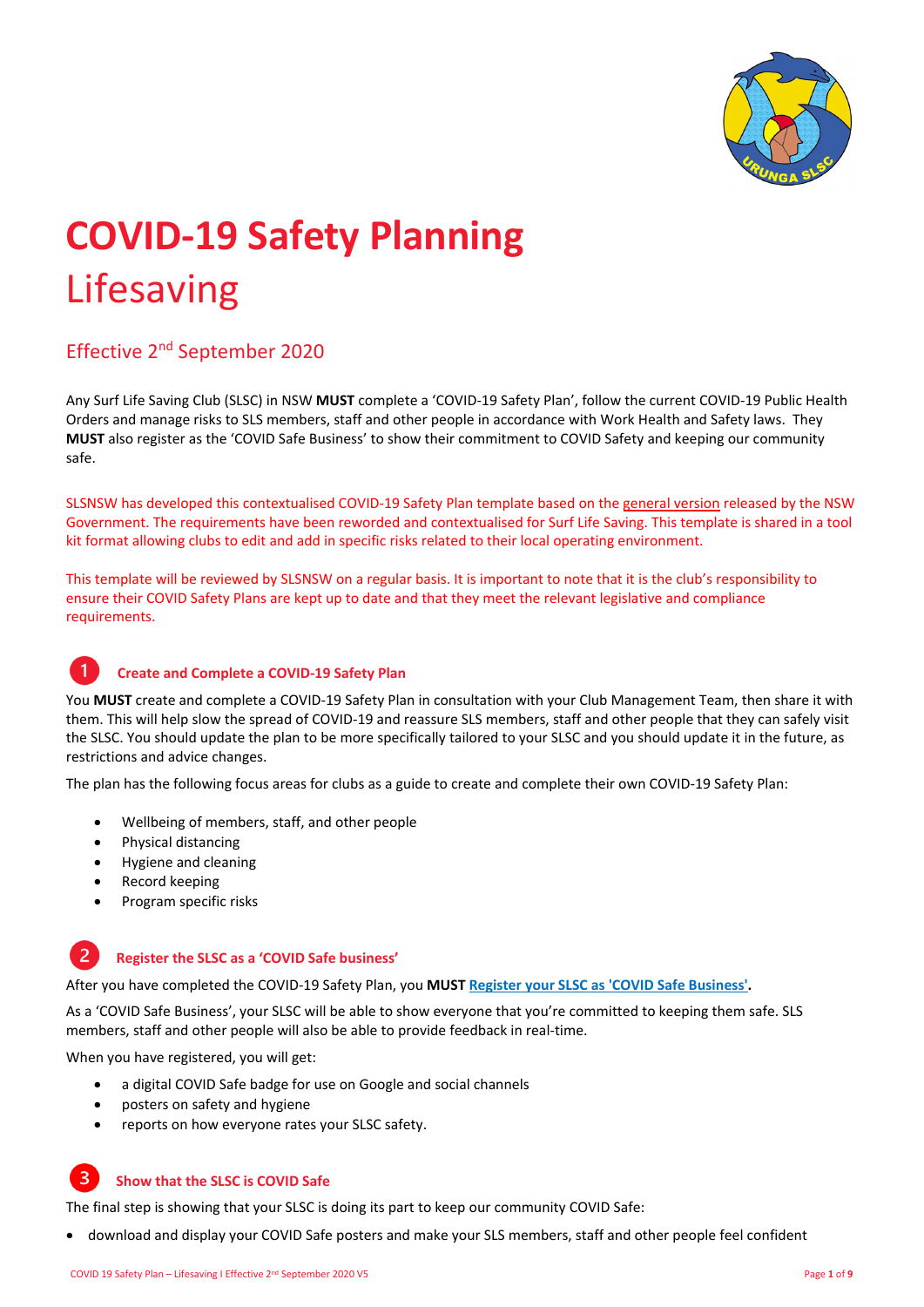- share your completed COVID‐19 Safety Plan with your SLS Club Management Team, staff and members to ensure their wellbeing
- display your COVID Safe badge on your digital and social channels such as Facebook and Google Maps
- train SLS members and staff to act in a COVID Safe way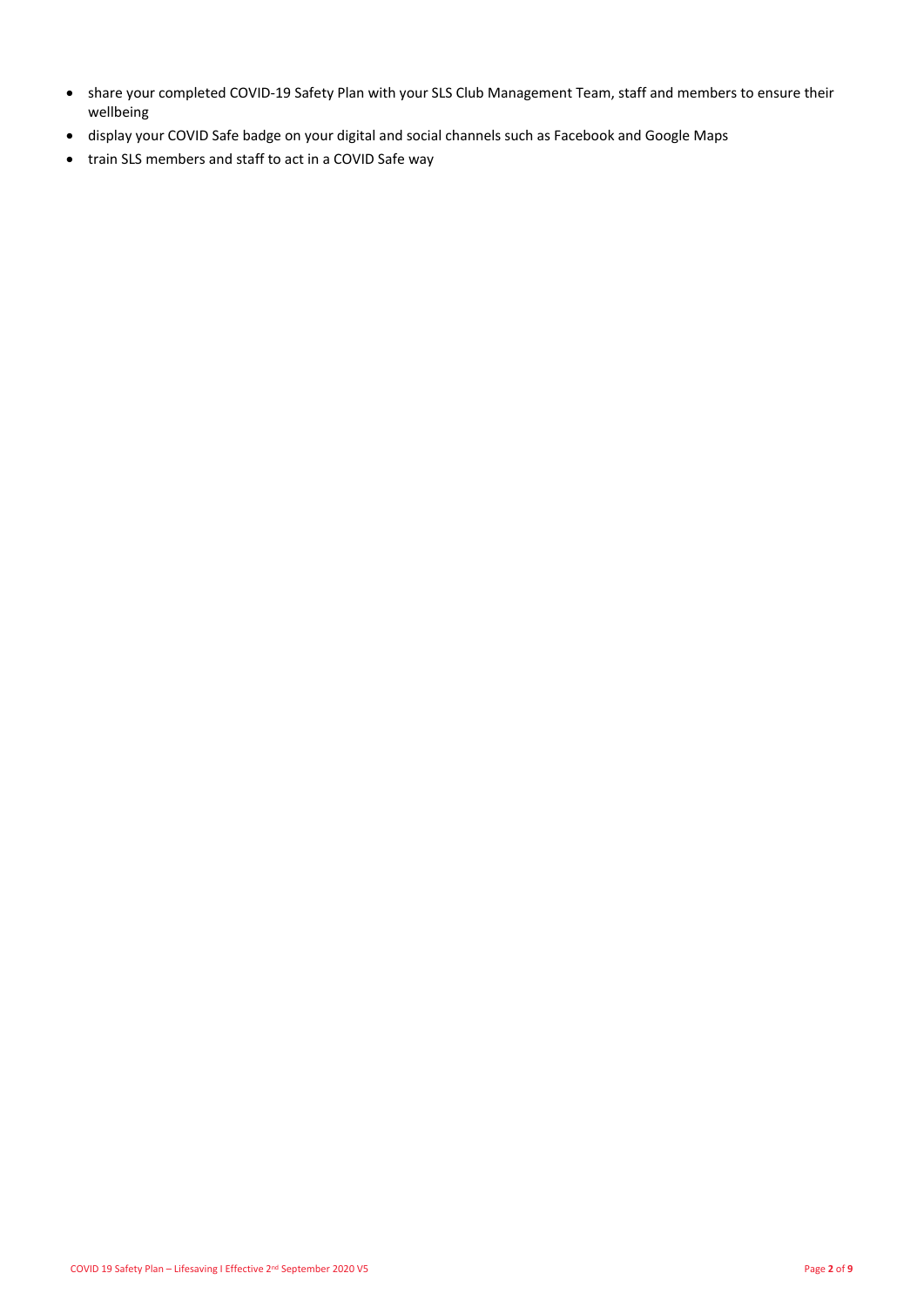# **COVID‐19 Safety Plan**

| <b>Surf Life Saving Club details</b> |                                                     |
|--------------------------------------|-----------------------------------------------------|
| <b>Surf Life Saving Club:</b>        | URUNGA SLSC                                         |
| <b>Plan completed by:</b>            | JIM MCCULLAGH - CLUB CAPTAIN/COVID Safe Coordinator |
| Plan approved by:                    | [SLSC President/ COVID Safe Coordinator]            |
| <b>Plan effective:</b>               | Monday 7 <sup>th</sup> September, 2020              |

# **Requirements for SLSC**

Requirements for your SLSC and the actions you will put in place to keep your SLS members, staff and other people safe.

| <b>Requirements</b>                                                                                                                                                                                                                                                     | <b>Actions</b>                                                                                                                                                                                                                                                                                                                                                                                                                                                                                                                                                                                           |  |
|-------------------------------------------------------------------------------------------------------------------------------------------------------------------------------------------------------------------------------------------------------------------------|----------------------------------------------------------------------------------------------------------------------------------------------------------------------------------------------------------------------------------------------------------------------------------------------------------------------------------------------------------------------------------------------------------------------------------------------------------------------------------------------------------------------------------------------------------------------------------------------------------|--|
| Wellbeing of SLS members, staff and other people                                                                                                                                                                                                                        |                                                                                                                                                                                                                                                                                                                                                                                                                                                                                                                                                                                                          |  |
| Members are asked not to attend to any Surf Life Saving related<br>activities if they have been near an identified hotspot or are a close<br>contact of someone who has been at near a hotspot.                                                                         | Ensure this requirement is clearly communicated to members<br>$\bullet$<br>Ensure members are aware that the NSW Government has<br>$\bullet$<br>implemented restrictions on those who have been in Victoria to<br>assist containing this and may introduce further restrictions for<br>those who have travelled through NSW hotspots.                                                                                                                                                                                                                                                                    |  |
| Communicate regularly with SLS members, staff and other<br>people to remind everyone that they should not come to the SLSC<br>if unwell with respiratory symptoms or fever. Encourage testing of<br>anyone with symptoms in line with advice from NSW Health.           | Create a communications plan that includes a schedule of<br>$\bullet$<br>communications as well as the appropriate communication<br>tools, e.g., social media, email, SMS, SurfGuard<br>Regularly update and refer members to your SLSC or SLSNSW<br>$\bullet$<br>COVID-19 updates webpage-have their messaging align.<br>Include a small reference and hyperlink to this with any club<br>$\bullet$<br>newsletters to avoid over-saturation of COVID-19 messages<br>and only draw more attention to the webpages when<br>significant changes have been made, e.g., following NSW<br>Government updates. |  |
| Display conditions of entry (website, social media, venue entry).<br>Consider displaying the maximum number of people allowed in<br>each room/space shown online and at a clear place of entry.                                                                         | Determine how many people can safely be within each club<br>$\bullet$<br>room, the club itself and designated areas.<br>Display conditions of entry at all club entry points as well as on<br>$\bullet$<br>club websites and social media pages, e.g., in social media and<br>webpage banners.<br>Make it clear where club entry points are before members<br>$\bullet$<br>arrive, e.g., by displaying them on webpages and social media<br>accounts<br>Display signs at entrances and exits to rooms or designated<br>$\bullet$<br>spaces with the maximum safe capacity for that space or room         |  |
| Ensure COVID-19 Safety Plans are in place, where relevant, for:<br>Gymnasiums<br>$\bullet$<br>Indoor recreation facilities<br>$\bullet$<br>Major recreation facilities<br>$\bullet$<br>Restaurants, bars and cafes, kiosks and canteens<br>$\bullet$<br>Swimming pools. | Complete program and facility specific COVID-19 Safety Plans<br>$\bullet$<br>Review COVID-19 Safety Plans on a weekly basis in consultation<br>$\bullet$<br>with the appointed COVID Safe Coordinator and key members.<br>Have NSW Health posters on mental health posted around the<br>$\bullet$<br>club and include links to the NSW Health videos on the club<br>website where possible                                                                                                                                                                                                               |  |
| Ensure processes are in place to exclude people if they have<br>attended any of the reported case locations listed on the NSW<br>Health website (nsw.gov.au/covid-19/latestnews-and-updates).                                                                           | Closely monitor the information on the NSW Health Website<br>$\bullet$<br>Communicate with members that any person who has<br>$\bullet$<br>attended any of the reported locations listed on the NSW<br>Health Website may not attend SLS activities and locations.<br>Clearly communicate the SLS organisation's position on this<br>matter.                                                                                                                                                                                                                                                             |  |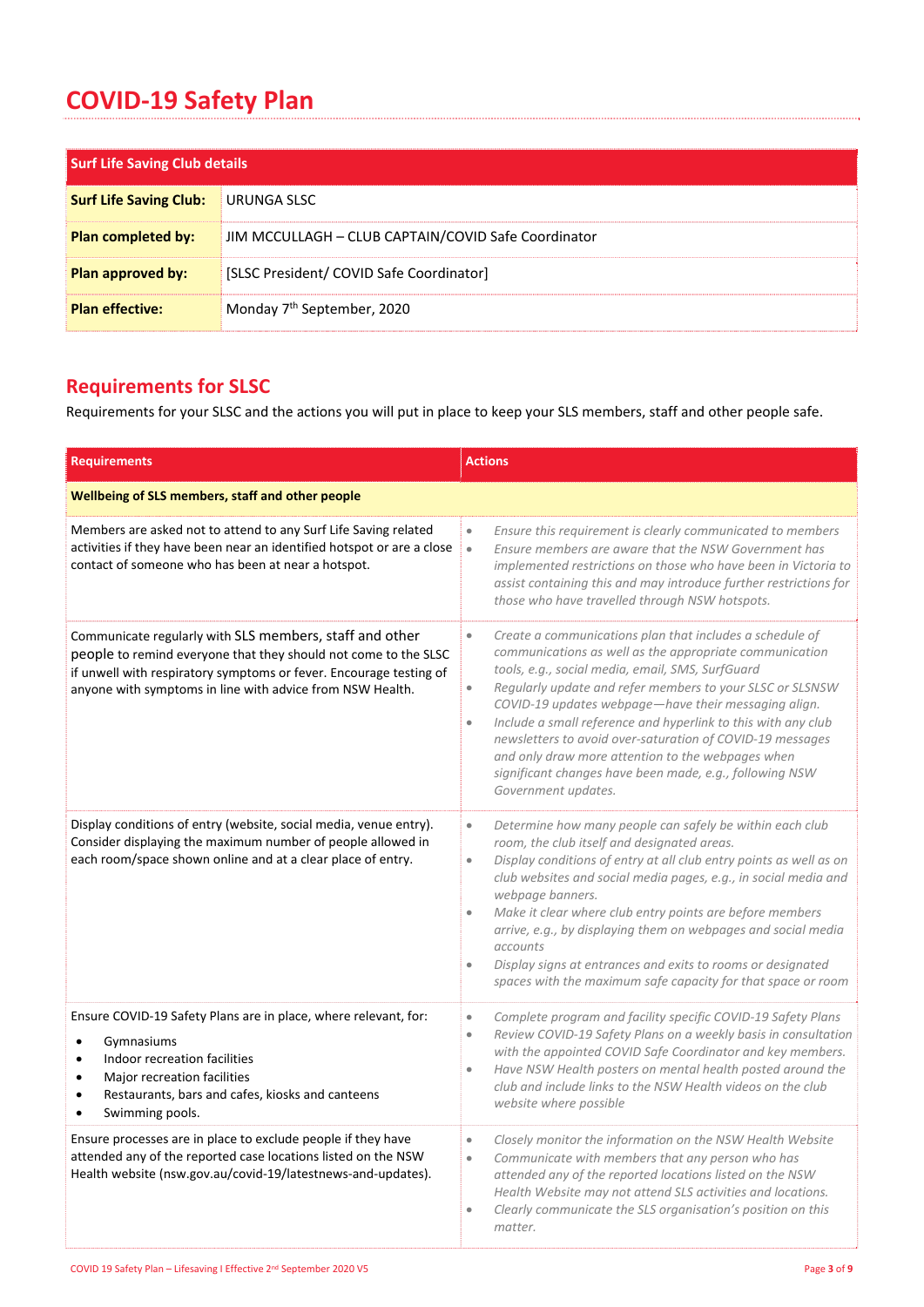| <b>Requirements</b>                                                                                                                                                                                                                                                                                                                                        | <b>Actions</b>                                                                                                                                                                                                                                                                                                                                                                                                                                                                                                                                                                                                                                                            |
|------------------------------------------------------------------------------------------------------------------------------------------------------------------------------------------------------------------------------------------------------------------------------------------------------------------------------------------------------------|---------------------------------------------------------------------------------------------------------------------------------------------------------------------------------------------------------------------------------------------------------------------------------------------------------------------------------------------------------------------------------------------------------------------------------------------------------------------------------------------------------------------------------------------------------------------------------------------------------------------------------------------------------------------------|
| Exclude SLS members, staff and other people who are unwell.                                                                                                                                                                                                                                                                                                | Display signage with large font and/or images at entry points<br>$\bullet$<br>requesting those who are unwell not to enter the building or<br>designated space and participate in activities.<br>Communicate on club webpages and through social media<br>$\bullet$<br>channels that people who are unwell should not attend or<br>participant in SLS activities.<br>Screen members, staff and other people upon entry with non-<br>$\bullet$<br>contact infrared forehead thermometers for signs of fever<br>(temperature greater than 37.5°C)                                                                                                                           |
| If hiring out areas of your SLSC, consult with the clients to address<br>these requirements to understand what measures may already be<br>in place.                                                                                                                                                                                                        | Provide a copy of your COVID Safety Plan to anyone hiring a<br>$\bullet$<br>club venue<br>Consult with the clients to address these requirements to<br>$\bullet$<br>understand what measures may already be in place on a case-<br>by-case basis.<br>Have clients sign a declaration that includes how they will<br>$\bullet$<br>address COVID-19 safety measures and that they understand<br>measures already in place.                                                                                                                                                                                                                                                  |
| Make SLSC staff (where applicable) aware of their leave<br>entitlements if they are sick or required to self-isolate.                                                                                                                                                                                                                                      | Communicate leave entitlements internally to the relevant staff<br>$\bullet$<br>members by the Board of Management.                                                                                                                                                                                                                                                                                                                                                                                                                                                                                                                                                       |
| Provide SLS members, staff and others with information and<br>training on COVID-19, including when to get tested, physical<br>distancing and cleaning, and how to manage a sick person or victim.                                                                                                                                                          | Refer people to COVID-19: What It Is, How to Prevent Spread<br>$\bullet$<br>online awareness course (Est. Duration 5-7 minutes) created by<br><b>SLSA eLearning provider eTrainu</b><br>Refer people to the eLearning course for COVID-19 infection<br>$\bullet$<br>control training (Est. Duration 30 minutes) created in<br>partnership by The NSW Department of Health and Aspen<br>Medical.<br>Refer people to the NSW Health public COVID-19 Clinics and<br>$\bullet$<br>free COVID-19 GP Respiratory Clinics in NSW.<br>Recommend testing if someone has a fever, cough, sore throat<br>$\bullet$<br>or shortness of breath and meets the current testing criteria. |
| <b>Physical Distancing</b>                                                                                                                                                                                                                                                                                                                                 |                                                                                                                                                                                                                                                                                                                                                                                                                                                                                                                                                                                                                                                                           |
| Assess the safe capacity of communal facilities (one person per 4<br>square metres of space), such as offices, meeting or training rooms,<br>showers, change rooms and lockers. Display signs at entrances with<br>the maximum safe capacity for that space or room and have<br>strategies in place to reduce crowding and promote physical<br>distancing. | Measure the square footage of a room or designated training<br>$\bullet$<br>space and calculate its safe capacity by allocating one person<br>per 4 square meters<br>Restrict access to showers, change rooms and to reduce the<br>$\bullet$<br>risk of infection as unable to maintain regular cleaning in these<br>areas.<br>Communicate with members that they should shower and<br>$\bullet$<br>change at their personal residence<br>Include links to the NSW Health videos on the club website<br>$\bullet$<br>where possible, e.g., physical distancing                                                                                                            |
| Capacity must not exceed one customer per 4 square metres of<br>space.                                                                                                                                                                                                                                                                                     | Count customers as they enter and leave the premises<br>$\bullet$<br>Move or remove seating and tables as required to comply with<br>$\bullet$<br>physical distancing<br>Have table and seating arrangements laid out to separate<br>$\bullet$<br>different groups of people and disperse them throughout the<br>area/facility<br>Have a maximum seating arrangement for a group of up to 20<br>$\bullet$<br>people at the one table in a food or drink area within the limits<br>of a safe area capacity (One person per 4 square meters of<br>space)                                                                                                                    |
| Consider strategies encouraging people to take breaks outside,<br>where practical in sufficiently shaded areas, or warm sheltered<br>areas.                                                                                                                                                                                                                | Communicate on club webpages and through social media<br>$\bullet$<br>channels that members should take breaks outside when<br>possible in sufficiently shaded areas, or warm sheltered areas.<br>Place signage with large font and/or images in break areas<br>$\bullet$<br>outside where practicable to indicate that they are a good<br>place to take a break while social distancing                                                                                                                                                                                                                                                                                  |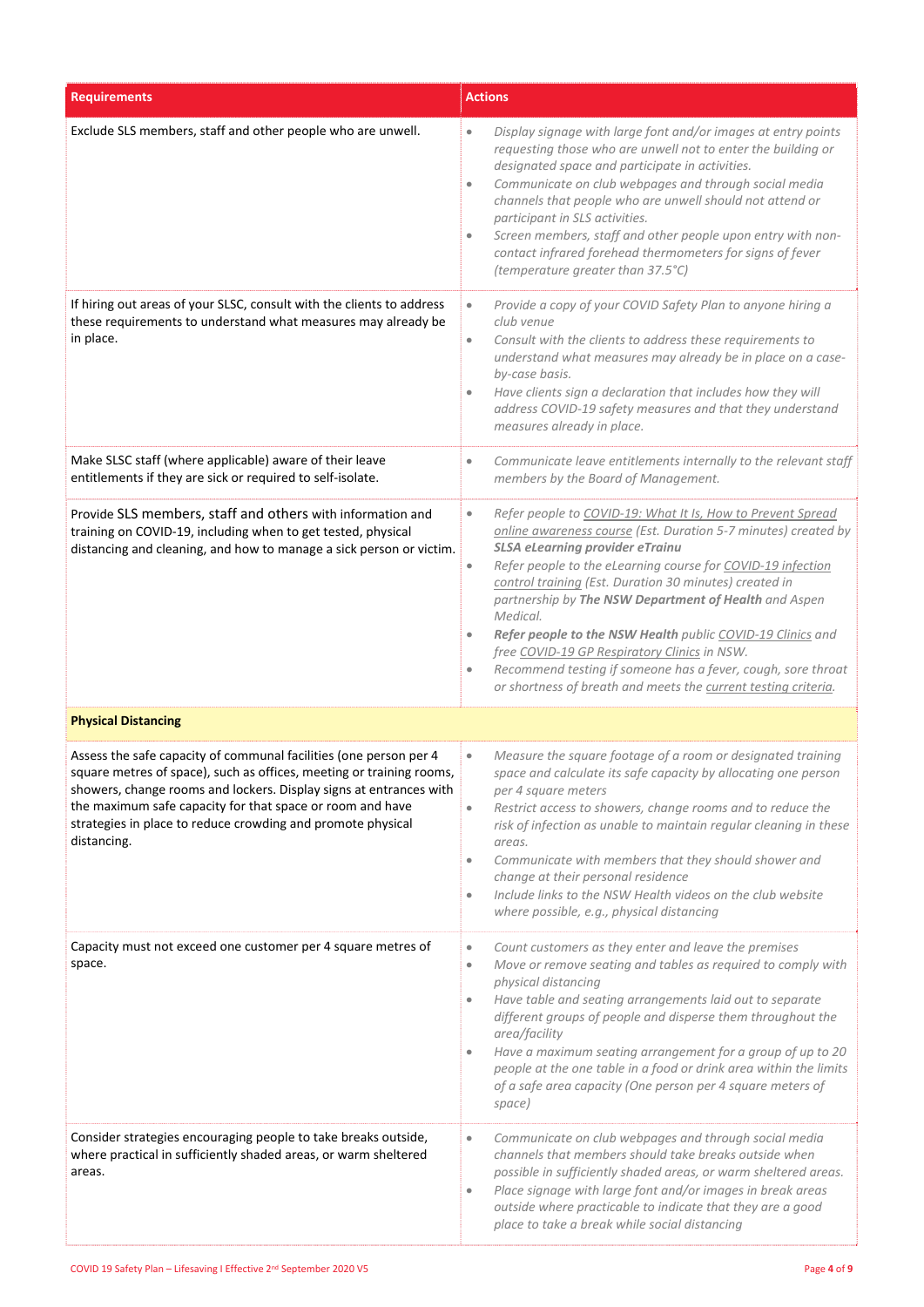| <b>Requirements</b>                                                                                                                                                                                                                                                                                                                                                                                                                                                                                                                             | <b>Actions</b>                                                                                                                                                                                                                                                                                                                                                                                                                                                                                                                                                                                                                                                                                                                                                                             |  |
|-------------------------------------------------------------------------------------------------------------------------------------------------------------------------------------------------------------------------------------------------------------------------------------------------------------------------------------------------------------------------------------------------------------------------------------------------------------------------------------------------------------------------------------------------|--------------------------------------------------------------------------------------------------------------------------------------------------------------------------------------------------------------------------------------------------------------------------------------------------------------------------------------------------------------------------------------------------------------------------------------------------------------------------------------------------------------------------------------------------------------------------------------------------------------------------------------------------------------------------------------------------------------------------------------------------------------------------------------------|--|
| Encourage members to wear a face mask:<br>if it is hard to maintain 1.5 metres of physical distance from<br>others<br>on public transport<br>in indoor venues with a higher risk of transmission, where<br>practical<br>if working in cafes, restaurants, pubs and clubs and other<br>venues with a higher risk of transmission.                                                                                                                                                                                                                | Encourage wearing a facemask in ongoing communication to<br>$\bullet$<br>reduce community transmission<br>Refer members to the NSW Government webpage on<br>$\bullet$<br>facemasks for more information on the different types of<br>masks, why wear a mask, as well as how and when to wear<br>one. (https://www.nsw.gov.au/covid-19/face-masks)<br>Remind members that a mask is not a substitute for good hand<br>$\bullet$<br>hygiene and physical distancing                                                                                                                                                                                                                                                                                                                          |  |
| Ensure gym, sport, recreation or any other classes, or sport<br>activities, have no more than 20 participants, plus the instructor<br>and any assistants, per space and comply with one person per 4<br>square metres of space. E.g., no more than 20 junior participants<br>plus a coach, water safety personnel or age manager.<br>There may be multiple classes in a room if there is sufficient space<br>to accommodate this and the classes remain separate. Ensure<br>participants maintain 1.5 metres physical distance where practical. | Restrict gym entry to up to 20 members if the space safely<br>$\bullet$<br>allows within the limits of a safe area capacity (One person per<br>4 square meters of space)<br>Communicate on club webpages and through social media<br>$\bullet$<br>channels the safe capacity limits of the club gym and<br>conditions of gym entry.<br>Update gymnasium form templates available on SLS Members<br>$\bullet$<br>Area Document Library (WHS) to align with new COVID-19<br>restrictions.                                                                                                                                                                                                                                                                                                    |  |
| Ensure the number of people in a facility does not exceed one<br>person per 4 square metres of space (including staff, members and<br>spectators) to a maximum of 500 people.                                                                                                                                                                                                                                                                                                                                                                   | Communicate on club webpages and through social media<br>$\bullet$<br>channels the maximum number of people allowed in a club at<br>any one time<br>Where possible through electronic means, restrict the number<br>$\bullet$<br>of people allowed to enter the club to the safe area capacity<br>(One person per 4 square meters of space)                                                                                                                                                                                                                                                                                                                                                                                                                                                |  |
| Have strategies in place to prevent parents, participants and/or<br>spectators from co-mingling between groups.                                                                                                                                                                                                                                                                                                                                                                                                                                 | Use signage, tape on the flow or other visual communication<br>$\qquad \qquad \bullet$<br>tools to designate areas for participants and spectators, as well<br>as how they move through the spaces to avoid co-mingling,<br>e.g., create pathways lines on the floor or with flags to guide<br>people along a pathway to or from areas<br>Communicate on club webpages and through social media<br>channels areas for spectators to gather safely as well as how<br>they should move between places to avoid gatherings and<br>maintain safe physical distancing, e.g, advise spectators<br>where and how is best to park and congregate before, during<br>and after a surf sports or training event.                                                                                      |  |
| Have strategies in place to manage gatherings that may occur<br>immediately outside the premises or after an activity has finished.<br>Such as with drop off and pick up zones or staggered start/finish<br>times.                                                                                                                                                                                                                                                                                                                              | Have markings or signage in place to designate directions of<br>$\bullet$<br>pedestrian traffic on the ground and at eye level<br>Have signage with large font and/or images to indicate pick up<br>$\bullet$<br>and drop off zones, and no-gathering zones within and around<br>the surf club-include this information in any communications<br>Stagger start and finish times of SLS activities to prevent<br>$\bullet$<br>crowding at entries, exits and drop off or pick up points.<br>Remind members of the 'get in, get active and get out'<br>$\bullet$                                                                                                                                                                                                                             |  |
| Implement and take reasonable steps for children and young<br>person's activities and recreation, to ensure parents supervising or<br>supporting children are physically distancing.                                                                                                                                                                                                                                                                                                                                                            | Use signage, tape on the flow or other visual communication<br>$\bullet$<br>tools to designate areas for junior activities and their parent<br>spectators, as well as how they move through the spaces to<br>avoid co-mingling, e.g., create pathways lines on the floor or<br>with flags to guide people along a pathway to or from areas<br>Make announcements over loudhailers or loudspeakers<br>$\bullet$<br>Communicate on club webpages and through social media<br>$\bullet$<br>channels areas for spectators to gather safely as well as how<br>they should move between places to avoid gatherings and<br>maintain safe physical distancing, e.g, advise spectators<br>where and how is best to park and congregate before, during<br>and after a surf sports or training event. |  |
| Manage delivery times to minimise the number of vehicles and<br>people in loading dock areas. Designate a space where they can<br>carry out their duties at a safe distance.                                                                                                                                                                                                                                                                                                                                                                    | Designate a space where they can carry out their duties at a<br>$\bullet$<br>safe distance.<br>Stagger drop-off and pick-up times of deliveries to prevent<br>$\bullet$<br>crowding at entries, exits and drop off or pick up points.                                                                                                                                                                                                                                                                                                                                                                                                                                                                                                                                                      |  |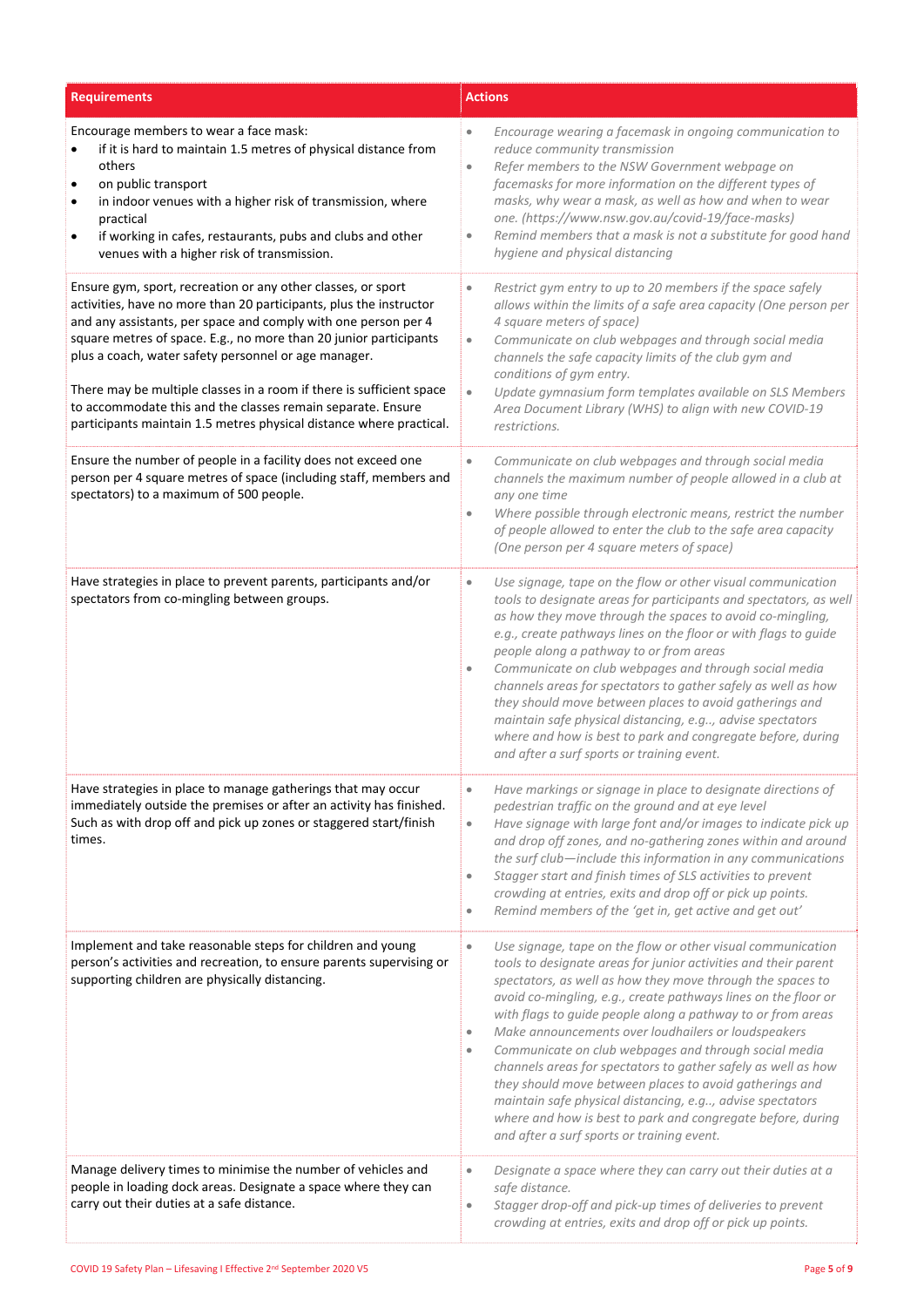| <b>Requirements</b>                                                                                                                                                        | <b>Actions</b>                                                                                                                                                                                                                                                                                                                                                                                                                                     |  |
|----------------------------------------------------------------------------------------------------------------------------------------------------------------------------|----------------------------------------------------------------------------------------------------------------------------------------------------------------------------------------------------------------------------------------------------------------------------------------------------------------------------------------------------------------------------------------------------------------------------------------------------|--|
| Most lifts can safely take 2 to 4 people providing people can stand<br>apart; display signs near lifts to advise and recommend physical<br>distancing.                     | Display signs near lifts to advise and recommend physical<br>$\bullet$<br>distancing                                                                                                                                                                                                                                                                                                                                                               |  |
| Move or block access to equipment to support 1.5 metres of<br>physical distance between people.                                                                            | Move or block access to equipment to support 1.5 metres of<br>$\bullet$<br>physical distance between people.                                                                                                                                                                                                                                                                                                                                       |  |
| Move or remove seating and tables as required to comply with<br>physical distancing. Alcohol can only be consumed by seated<br>customers.                                  | Restrict people entering or standing around in spaces without<br>$\bullet$<br>designated seating that complies with physical distancing<br>Display signage with large font and/or images that alcohol<br>$\bullet$<br>may only be consumed by seated customers                                                                                                                                                                                     |  |
| Provide visual aids above hand wash basins to support effective<br>physical distancing, e.g., NSW Government Posters                                                       | Place government posters where appropriate at areas with<br>$\bullet$<br>hand washing and sanitation facilities as well as at entries and<br>exits to area.<br>Include links to the NSW Health videos on the club website<br>$\bullet$<br>where possible, e.g., good hygiene starts here                                                                                                                                                           |  |
| Put plans and systems in place to monitor and control the numbers<br>of SLS members, staff and other people on site at any given time to<br>allow for physical distancing. | Ask all staff, volunteers, participants, contractors and other<br>$\bullet$<br>people to provide a record of their name and a mobile number<br>or email address to support COVID-19 tracing before entering<br>the building if this information is not captured through<br>electronic lock systems<br>Schedule training times and group sizes to alternate days, e.g.,<br>$\bullet$<br>Nippers from 4-5 and ski training from 4.30-5.30.           |  |
| Reduce crowding wherever possible and promote physical<br>distancing with markers on the floor, including where people are<br>asked to queue.                              | Place markers on the floor where appropriate, to guide the<br>$\bullet$<br>flow of pedestrian traffic and inform people where and how to<br>queue 1.5 m apart from each other if required, e.g., outside<br>cafes, BBQs, registration areas<br>Have clear and simple signposts at a height for both adults and<br>۰<br>children to see and/or read<br>Encourage members to use BBQ, café and canteen facilities for<br>$\bullet$<br>take away only |  |
| Review regular SLSC deliveries and request contactless delivery and<br>invoicing where practical.                                                                          | Speak with contractors and other companies about their<br>$\bullet$<br>delivery options for staggered delivery time arrangements<br>Have invoices sent electronically<br>$\bullet$                                                                                                                                                                                                                                                                 |  |
| Use flexible working arrangements where possible, such as working<br>from home, other locations, or working early or late nights to<br>reduce peak periods.                | Support, encourage and use videoconferencing where possible<br>$\bullet$<br>Stagger start and finish times<br>$\bullet$<br>Have alternating work teams if cannot work from home or<br>$\bullet$<br>other locations                                                                                                                                                                                                                                 |  |
| Use telephone or video platforms for essential meetings where<br>practical.                                                                                                | Schedule club committee and any other meetings via Zoom or<br>$\bullet$<br>Microsoft Teams when sharing documents or screens is<br>required.<br>Arrange teleconferences to avoid<br>$\bullet$                                                                                                                                                                                                                                                      |  |
| Where practical, stagger the use of communal facilities. Strongly<br>encourage everyone to shower/change at home where possible.                                           | Place closed signs at shower and change room facility entry<br>$\bullet$<br>points.<br>Restrict access to communal showers and change rooms.<br>$\bullet$<br>Stagger bathroom breaks for training participants<br>٠                                                                                                                                                                                                                                |  |
| <b>Hygiene and Cleaning</b>                                                                                                                                                |                                                                                                                                                                                                                                                                                                                                                                                                                                                    |  |
| Adopt good hand hygiene practices.                                                                                                                                         | Clean your hands as per recommendations from NSW Health -<br>$\bullet$<br>shown in their posters (6 steps, 20 seconds).<br>Wash hands before and after touching things<br>$\bullet$<br>Avoid sharing frequently touched items<br>$\bullet$                                                                                                                                                                                                         |  |
| Avoid shared food and drinks.                                                                                                                                              | Do not permit catering with shared food and drink options<br>$\bullet$                                                                                                                                                                                                                                                                                                                                                                             |  |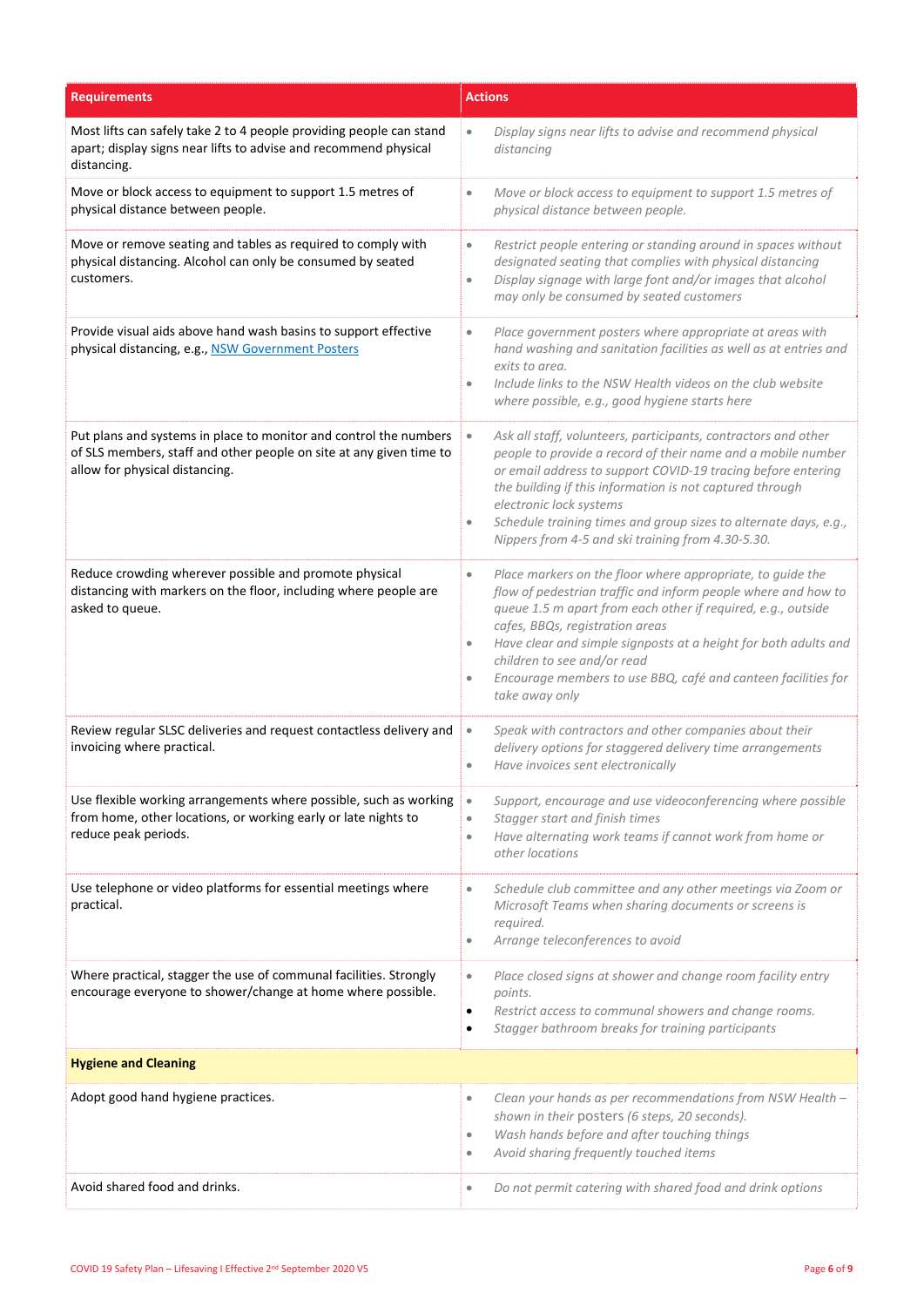| <b>Requirements</b>                                                                                                                                                                                                                                                  | <b>Actions</b>                                                                                                                                                                                                                                                                                                                                                                                    |  |
|----------------------------------------------------------------------------------------------------------------------------------------------------------------------------------------------------------------------------------------------------------------------|---------------------------------------------------------------------------------------------------------------------------------------------------------------------------------------------------------------------------------------------------------------------------------------------------------------------------------------------------------------------------------------------------|--|
|                                                                                                                                                                                                                                                                      | Encourage member to bring their own food and drinks, e.g.,<br>bring your own water bottle, do not schedule BBQs with shared<br>equipment and sauces<br>Provide single use, environmentally friendly cutlery, plates and<br>۰<br>cups                                                                                                                                                              |  |
| Clean cutlery and tableware with detergent and hot water, or with<br>a commercial grade dishwasher if available.                                                                                                                                                     | Clean cutlery and tableware with detergent and hot water, or<br>$\bullet$<br>with a commercial grade dishwasher if available.                                                                                                                                                                                                                                                                     |  |
| Clean frequently used indoor hard surface areas, including<br>children's play areas, at least daily; first with detergent and water,<br>and then disinfect. Clean frequently touched areas and surfaces,<br>including in communal facilities, several times per day. | Clean first with detergent and water, and then use a<br>$\bullet$<br>disinfectant.<br>Clean frequently used indoor hard surface areas, including<br>$\bullet$<br>children's play areas daily, e.g., after peak-use time or between<br>staggered entry times<br>Clean frequently touched areas and surfaces several times per<br>$\bullet$<br>day, e.g., door handles.                             |  |
| Disinfectant solutions need to be maintained at an appropriate<br>strength and used in accordance with the manufacturers'<br>instructions.                                                                                                                           | Follow manufacturer's instructions for disinfectant solutions<br>$\bullet$                                                                                                                                                                                                                                                                                                                        |  |
| Encourage contactless payment options.                                                                                                                                                                                                                               | Use the SLS Payment Gateway for online transactions (apply to<br>$\bullet$<br>use with Form F079 on SLSA IT Helpdesk)<br>Encourage the use of the online membership joining webpage<br>$\bullet$<br>and the SLS Members Area to renew membership                                                                                                                                                  |  |
| Encourage everyone to bring their own water bottle, sunscreen,<br>sweat towels, exercise mats and equipment.                                                                                                                                                         | Communicate on club webpages and through social media<br>$\bullet$<br>channels areas for everyone to bring their own water bottle,<br>sweat towels, exercise mats and equipment                                                                                                                                                                                                                   |  |
| Ensure bathrooms are well stocked with hand soap and paper<br>towels.                                                                                                                                                                                                | Frequently restock bathrooms with hand soap and paper<br>$\bullet$<br>towels.<br>Have an air dryer installed in bathroom to reduce the need for<br>$\bullet$<br>paper towel deliveries                                                                                                                                                                                                            |  |
| Ensure processes are in place to clean or launder shared clothing<br>items after use, such as wetsuits, rash shirts and caps used for<br>training or water safety as well as PPE for IRB crews.                                                                      | Have procedures in place to separate clean and used clothing<br>$\bullet$<br>items, as well as safe access to them<br>Frequently clean lifejackets<br>$\bullet$<br>Use dingle-use PPE or thoroughly clean PPE before and after<br>use while wearing gloves                                                                                                                                        |  |
| Have hand washing facilities or alcohol-based hand sanitiser at key<br>points around the site, such as entry and exit points and meal<br>areas. Hand sanitiser may not work well if hands are visibly dirty.                                                         | Have hand washing facilities or alcohol-based hand sanitiser at<br>$\bullet$<br>entry and exit points and meal areas                                                                                                                                                                                                                                                                              |  |
| Ensure there is accessible detergent/disinfectant and gloves for<br>people to use, should they wish.                                                                                                                                                                 | Have disinfectant and gloves close to entry and exit points and<br>$\bullet$<br>meal areas for people to use should they wish                                                                                                                                                                                                                                                                     |  |
| Provide visual aids above hand wash basins to support effective<br>hand washing, e.g., NSW Government Posters                                                                                                                                                        | Post the NSW Government Posters around the club as per their<br>$\bullet$<br>recommendations,<br>Handwash and hand rub posters above every handwashing<br>۰<br>facility<br>Physical distance and mental health posters at every entry and<br>$\bullet$<br>exit point<br>include links to the NSW Health videos on the club website<br>$\bullet$<br>where possible, e.g., good hygiene starts here |  |
| Reduce sharing of equipment (including SLS equipment, hire<br>equipment, tools and machinery used at the SLSC) where practical<br>and ensure these are cleaned with detergent and disinfectant<br>between use.                                                       | Communicate on club webpages and through social media<br>$\bullet$<br>channels areas for everyone to bring their own equipment<br>where possible<br>Clean any equipment before and after use while wearing<br>$\bullet$<br>gloves                                                                                                                                                                 |  |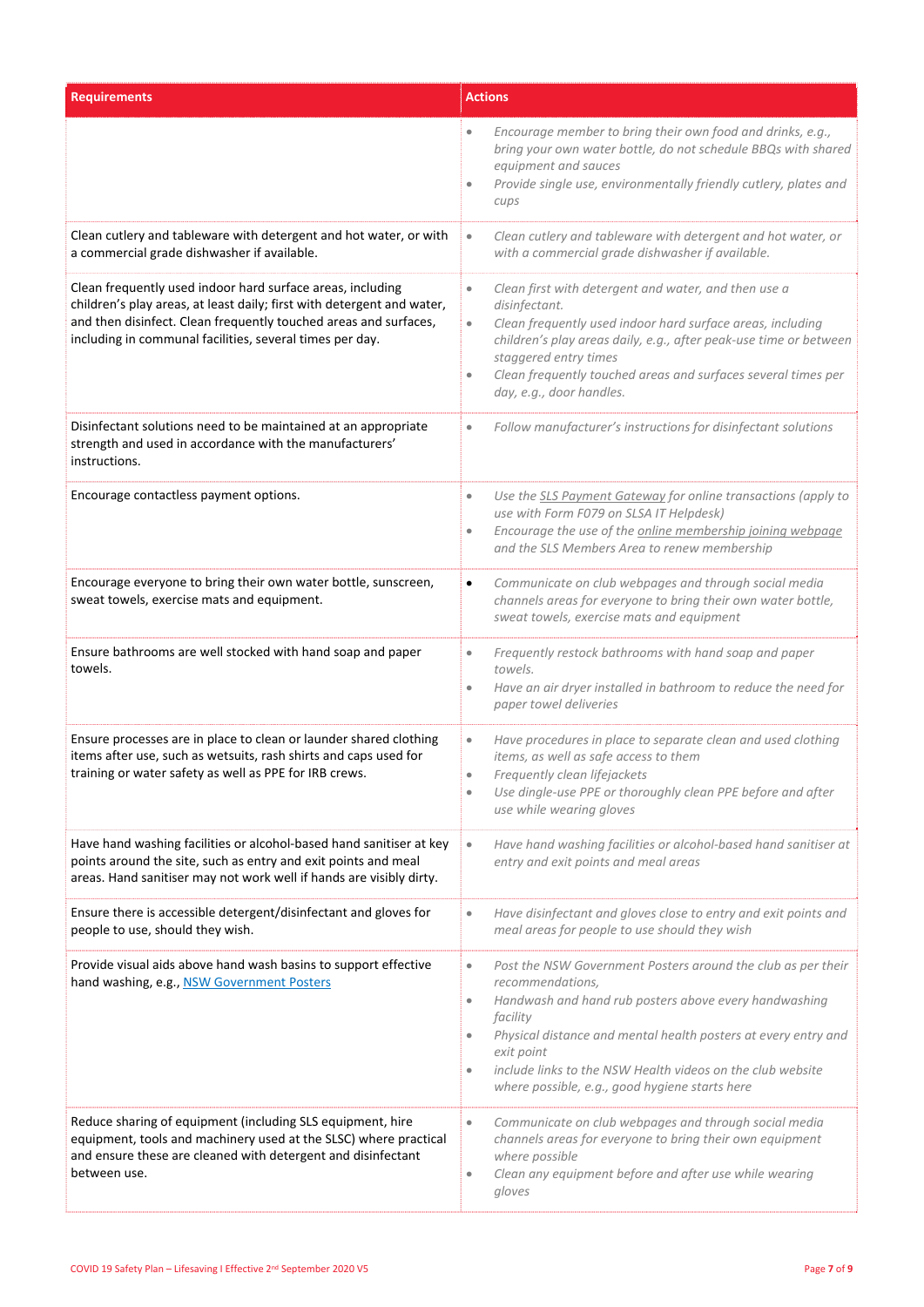| <b>Requirements</b>                                                                                                                                                                                                                                                                                                                                                                                                                                                                                                                                                          | <b>Actions</b>                                                                                                                                                                                                                                                                                                                                               |
|------------------------------------------------------------------------------------------------------------------------------------------------------------------------------------------------------------------------------------------------------------------------------------------------------------------------------------------------------------------------------------------------------------------------------------------------------------------------------------------------------------------------------------------------------------------------------|--------------------------------------------------------------------------------------------------------------------------------------------------------------------------------------------------------------------------------------------------------------------------------------------------------------------------------------------------------------|
| SLS members and staff are to wear gloves when cleaning and wash<br>hands thoroughly before and after with soap and water.                                                                                                                                                                                                                                                                                                                                                                                                                                                    | SLS members are required to wear gloves and other PPE whilst<br>carrying out cleaning duties.                                                                                                                                                                                                                                                                |
| Where reasonably practical, consider methods to avoid the shared<br>use of items, such as pens and pencils, tools or workstations.                                                                                                                                                                                                                                                                                                                                                                                                                                           | Provide clearing wipes next to items that must be shared so<br>$\bullet$<br>they can be regularly wiped down<br>Communicate on club webpages and through social media<br>$\bullet$<br>channels areas for everyone to bring their own stationary,<br>avoid sharing items, and distancing any work stations to<br>comply with physical distancing requirements |
| <b>Record keeping</b>                                                                                                                                                                                                                                                                                                                                                                                                                                                                                                                                                        |                                                                                                                                                                                                                                                                                                                                                              |
| Cooperate with NSW Health if contacted in relation to a positive<br>case of COVID-19 at your SLSC and notify SafeWork NSW on 13 10<br>50.                                                                                                                                                                                                                                                                                                                                                                                                                                    | The Club's President will notify SafeWork NSW on 13 10 50 and<br>$\bullet$<br>be the first point of contact should this occur                                                                                                                                                                                                                                |
| Keep a record of name and a mobile number or email address for<br>all staff, volunteers, participants, contractors and other people for a<br>period of at least 28 days. Ensure records are used only for the<br>purposes of tracing COVID-19 infections and are stored<br>confidentially and securely.<br>It is the role of the COVID-19 Safe Hygiene Marshall to ensure<br>the accuracy and legibility of records.<br>Paper sign-in is permitted, but premises must digitise these<br>within 24 hours and provide immediately on request. QR Code<br>sign-in is encouraged | One or all the following methods will be used to capture this<br>$\bullet$<br>data<br>Create an online form plus a QR code to increase<br>accessibility and availability of real time data<br>Use club house door access<br>Create a paper based register to capture this with people<br>$\qquad \qquad -$<br>using their own pens where possible            |
| Make your SLS members, staff and other people aware of the<br>COVIDSafe app and its benefits to support contact tracing if<br>required.                                                                                                                                                                                                                                                                                                                                                                                                                                      | This will be promoted through the existing communication<br>channels                                                                                                                                                                                                                                                                                         |

# **Specific risks related to Lifesaving**

Requirements for your SLSC and the actions you will put in place to keep your SLS members, staff and other people safe.

| <b>Risks</b>                                                                                         | <b>Actions</b>                                                                                                                                                                                                                                                                                                  |
|------------------------------------------------------------------------------------------------------|-----------------------------------------------------------------------------------------------------------------------------------------------------------------------------------------------------------------------------------------------------------------------------------------------------------------|
| <b>Lifesaving</b>                                                                                    |                                                                                                                                                                                                                                                                                                                 |
| Contact with Patients and members of the publics during rescues                                      | Use a bag-valve-mask (BVM) where possible as safer<br>$\bullet$<br>alternative<br>Resuscitation masks with a one way valve may still be used<br>$\bullet$<br>following individual risk assessment or a lifesaver may perform<br>compression only CPR.<br>Maintain a safe distance while checking breathing<br>۰ |
| Regularly clean rescue-ready equipment and contact points of<br>rescue equipment used during rescues | Wash hands and contact points after use<br>$\bullet$                                                                                                                                                                                                                                                            |
| Use of Radios                                                                                        | Make sure radios are in bags<br>$\bullet$                                                                                                                                                                                                                                                                       |
| Oxygen Equipment                                                                                     | Clean non-disposable parts of the unit thoroughly<br>$\bullet$<br>Use single only equipment.<br>۰                                                                                                                                                                                                               |
| First Aid equipment                                                                                  | Wear Gloves when handling any first aid equipment<br>$\bullet$<br>Do not used first aid equipment that is clearly damaged or<br>$\bullet$<br>used where possible                                                                                                                                                |
|                                                                                                      | ۰                                                                                                                                                                                                                                                                                                               |